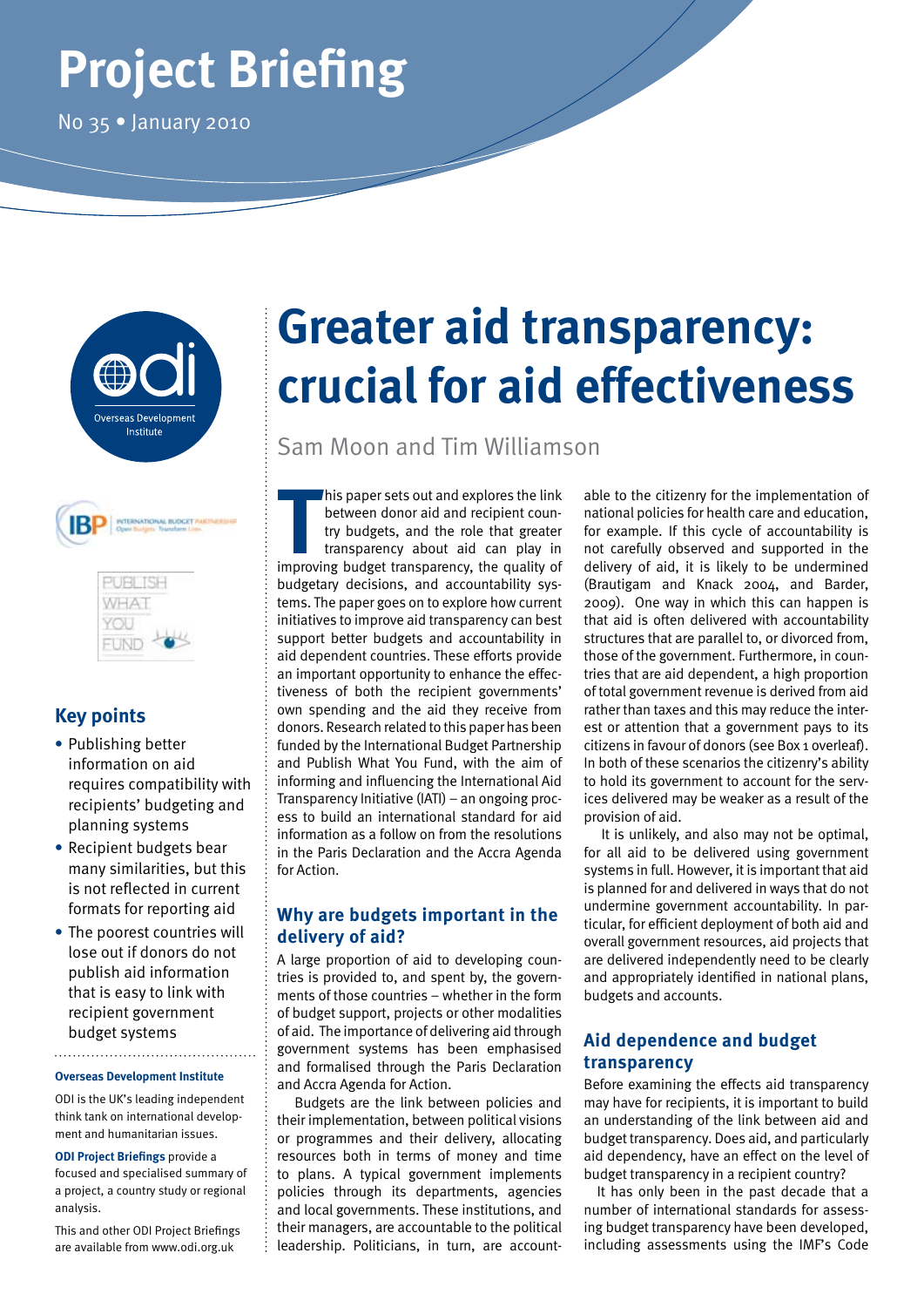#### **Box 1: Common Terminology**

**Aid Dependency** – A situation in which a country cannot perform many of the core functions of government, such as operations and maintenance, or the delivery of basic public services, without foreign aid funding and expertise (Brautigam, 2000).

**Aid Transparency** – Comprehensive availability and accessibility of aid flow information in a timely, systematic and comparable manner that allows public participation in government accountability.

**Budget Transparency** – Full disclosure of all relevant government fiscal information in a timely and systematic manner that allows public participation in government accountability.

> of Good practices on Fiscal Transparency, which was first developed in 1998 and has led to over 140 country assessment in 92 countries. Others include the Public Expenditure and Financial Accountability (PEFA) assessment framework first piloted in 2005, with a number of indicators on budget transparency; and the biennial Open Budget Survey initiated by the International Budget Partnership, which has conducted surveys in 2006 and 2008.

> Both the PEFA reports and the Open Budget Survey use a similar methodology, examining total Official Development Assistance (ODA) as a percentage of GNI. High aid dependency is defined when this indicator is higher than 10%, medium when it is between 5% and 10%, and low when it is lower than 5%. Findings from analysis of both the PEFA reports (de Renzio 2009) and the Open Budget Survey (Ramkumar and de Renzio 2009) suggest a negative correlation between aid dependency and budget transparency. There are two potential explanations:

- **1**. Poorer countries, which receive a higher proportion of aid than other countries, tend to have weaker budgetary institutions in general.
- **2**. Aid dependency may undermine domestic accountability in recipient governments, slowing the development of transparent budget practices.

In practice, it is likely to be a mixture of the two, and that mix will vary from country to country. Low income countries with more limited institutional capacity for delivering transparent budgets do tend to attract greater volumes of aid, but the aid does not provide the right incentives for improving transparency effectively.

Ramkumar and De Renzio (2009) provide a number of specific recommendations to donors for encouraging better incentives for transparency through aid. Their suggestions include: further analysis for a better understanding of the effects of aid on transparency; more support to the capacity and commitment of governments' institutions and external oversight agencies; and identifying and eliminating donor practices that undermine budget transparency. On this last point, the various documented donor practices that have been identified include: proliferation of donor agencies; prolifera-

tion of aid interventions; the associated multiplicity of different donor procedures; poor coordination between donors and with government; demand for short-term results; and competing interests and priorities between donors and the recipient government.

Poor aid dependant countries, with their weak institutions and systems, are not well placed to deal with the negative consequences of these practices. Donors need to change their practices in specific ways, if they are to support greater budget transparency.

### **How does poor transparency affect the budget cycle of recipient governments?**

Among the various efforts to reform and improve donor practices, aid transparency is an area receiving increasing interest and attention, with the Paris Declaration, Accra Agenda for Action and the International Aid Transparency Initiative (IATI). We now examine what aid transparency could mean for budget transparency and why it is so important that the relationship between aid transparency and recipient budgets is addressed carefully in the various efforts to improve aid transparency.

The information a recipient country has on aid is often poor. A study in Uganda in 2007 discovered that double the project aid previously accounted for was actually being spent in the country (ODI 2007). Similar stories exist in Sierra Leone (EURODAD 2008) and Afghanistan (Waldman 2008). Poor information on aid means that recipient governments must make budgetary decisions based on partial, inaccurate, or unreliable information. This undermines the entire budget cycle, from budget formulation to delivery of services and later accounting, audit and assessment of the results of spending (see Figure 1).

Complete information on all aid flows (whether provided to the government or not) is critical for macroeconomic planning that contributes to the stability of exchange rates, monetary supply, fiscal policy and the resources available for the medium term budget – the very areas some donors, particularly the IMF, target in their strategies.

Donors often promote budget planning over the medium term in aid dependent countries. To be effective, this requires predictability of medium term aid revenues as well as taxes. Yet donors typically do not present rolling, three year indicative budgets for their aid to recipient countries. There are practical challenges to this. The accuracy of predictions for future aid commitments is expected to be lower, as projects have not, as yet, been formulated. Government plans, both of the donor and of the recipient, can also change from year to year due to various economic shocks, changes of policy or change of government. Transparency of intentions for aid flows in the medium term, even if they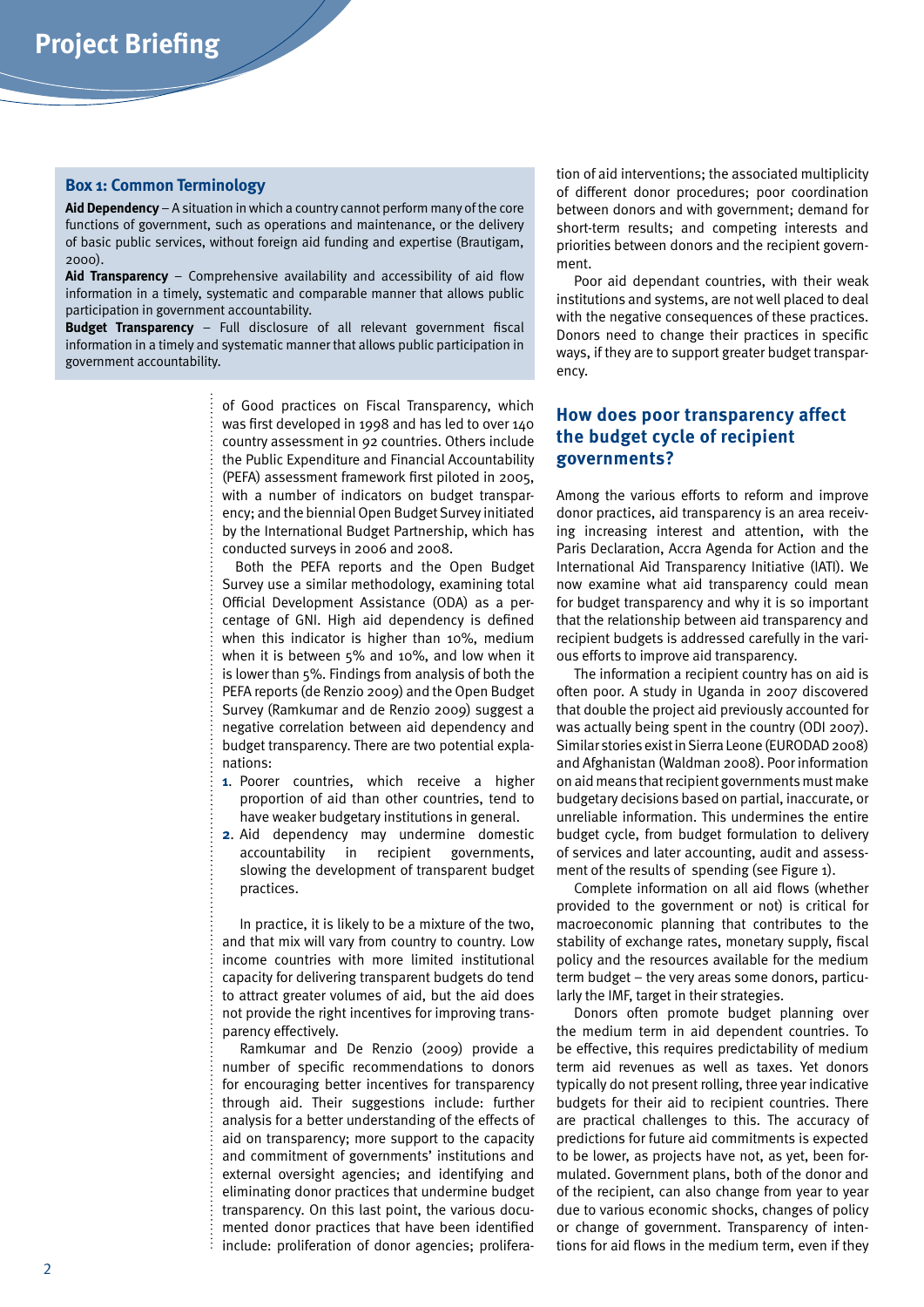must be revised, is important for allowing recipient governments to formulate credible medium term plans of their own. This is particularly critical for aid dependent countries, and those countries with large volumes of budget support. It must also be remembered that, to a large extent, the provision of aid is voluntary. Tax-payers in donor countries, as well as economic shocks or political changes in the donor country, can dictate the resources available for aid. For this reason, transparency and explicit communication of the factors that might influence future aid flows are vital to allow the recipient governments all the necessary information to better predict aid flows over the medium term.

Whilst medium term projections present practical challenges, the accuracy of annual aid projections are often poor. Yet the completeness and predictability of annual aid disbursements is even more important for the implementation of plans, which is done via the execution of the annual budget. The delivery of results in the short term is compromised significantly by poor information on annual funding and activities, late release of funds and poorly coordinated results frameworks or conditions.

With incomplete or inaccessible information on aid flows, neither legislatures, nor civil society are able to hold aid dependent governments to account for the delivery of the planned outputs and services – whether funded by aid or their own taxes. Furthermore, structures are rarely in place to hold donors to account for their actions in these countries. Without transparency, discrepancies between aid received and aid spent is hard to measure and corruption or simply waste is harder to track and eliminate.

Finally, conducting evaluation and developing clear messages about effectiveness are extremely difficult when a significant share of the resources and outputs, and even strategies in a sector or region, are unknown to government.

### **Practical problems in making aid support budget transparency**

There is progress on aid transparency. Various types of aid information management systems have been introduced in numerous countries with a view to collect and collate of aid information. IATI is working towards an international standard for the dissemination of information on aid flows. Aid transparency is necessary, but not sufficient on its own to generate better budget transparency, accountability and effectiveness.

If it is to support greater budget transparency, aid information needs to be provided in a way that is compatible with recipients planning, budgeting and accounting processes as well. However, to date, no aid information system has been successful in bringing aid information together in a way that interfaces effectively with the national budget.

Why not? There are several practical hurdles to



this. Donor and government planning horizons and financial years may be different. Donors may only be willing to provide information to recipients on commitments, not intentions. Donor classification of aid expenditures may be different from the budget classification used by the recipient governments. Reporting periods may differ. The number of donors multiplies these problems. Similarly, every recipient country has a different budget classification system.

Mechanisms for adjusting to financial years and currencies have already been thought through by many donors – AIMS, OCHA and the DAC/CRS among others, although not all systems yet deliver this. However, a core issue that has yet to be addressed is for the information regarding the administrative structure and purpose of the aid to be useable by, and valuable for, recipient's budgets. All too often, generic donor 'sector' structures are used at country level which are not useful in terms of either the countries' own sectoral or administrative structures. There are further problems related to the economic classification of expenditures – what is aid actually spent on? Of particular importance is the mix between investment and consumption expenditure funded by aid.

These problems must be overcome if aid is to support stronger budget transparency, and subsequent government ownership and accountability in future.

### **Conclusion: what can be done to make aid support budget transparency?**

This paper has argued the importance of aid transparency for budget transparency. The provision of complete, reliable and timely information on aid